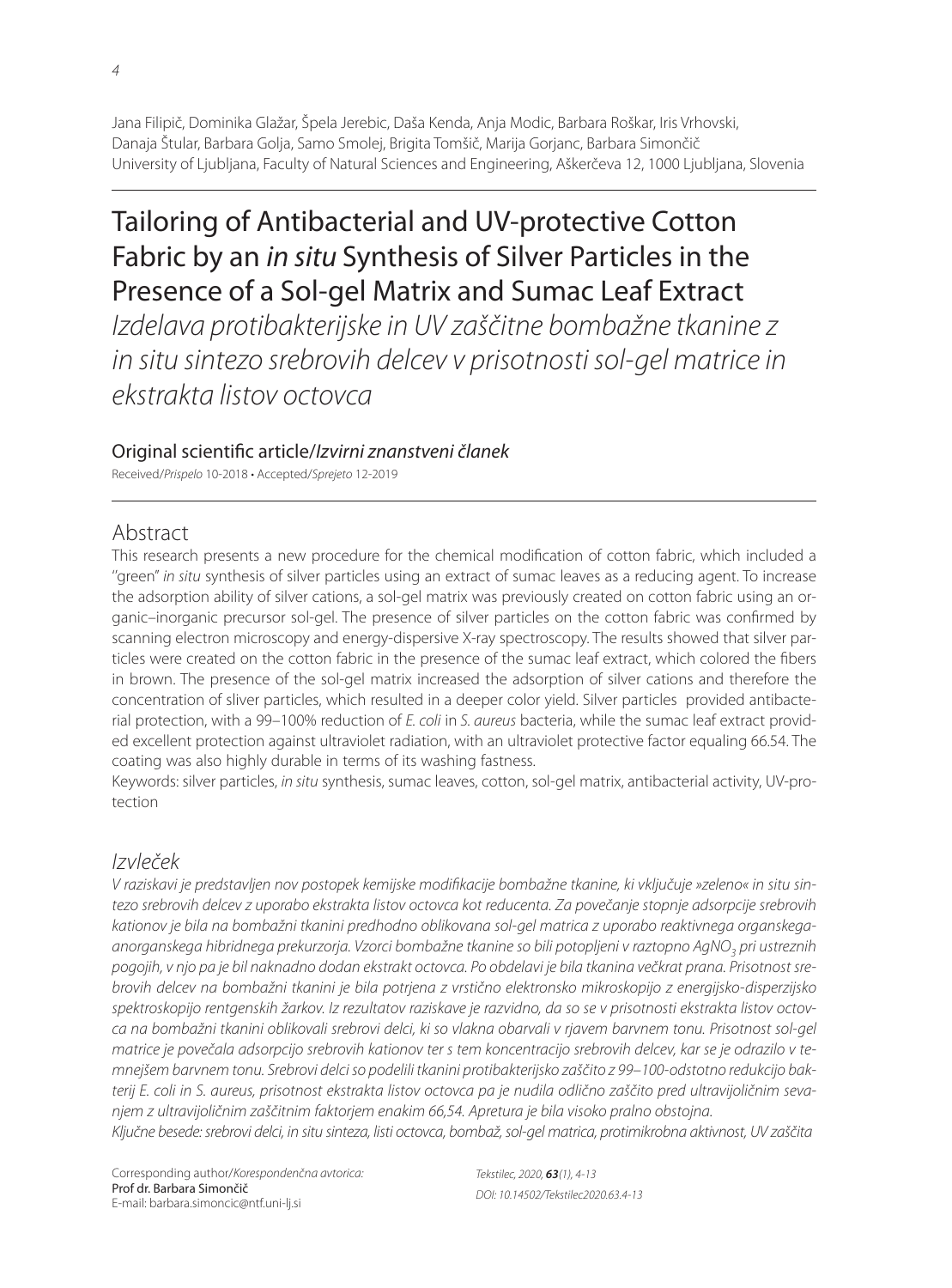# 1 Introduction

In textiles, silver particles (Ag Ps) have been recognized as effective antimicrobial agents, with broadspectrum activity against bacteria, fungi and viruses. Besides zinc oxide and titanium dioxide, Ag Ps are mostly used for the fabrication of medical and hygiene textiles. However, the antimicrobial mechanism of Ag Ps is not yet fully known, yet the activity has been attributed to silver cations (Ag<sup>+</sup>), which are released from the surface of Ag Ps, and to Ag Ps, if their size is within a nanometer scale (Ag NPs) [1, 2]. Both Ag+ and Ag NPs can interact with the bacterial cell wall, where their accumulation causes membrane damage. Furthermore, Ag+ and Ag NPs lower than 10 nm can penetrate the cell, where they hinder or deactivate its critical physiological functions and consequently destroy the cell. In the presence of oxygen, Ag+ and Ag NPs may also catalytically accelerate the formation of reactive oxygen species (ROS), which are highly toxic to microorganism cells [1, 2].

There are several classical and contemporary approaches for the application of Ag Ps to textile substrates, which include the application of pre-synthesized Ag Ps using an appropriate finishing method or an *in situ* synthesis of Ag Ps in the presence of a textile substrate [3−5]. An important advantage of the *in situ* generation of Ag Ps is that it enables the growth of Ag Ps inside the textile fibers, increases the homogeneity and uniformity of the particle distribution inside and on the fiber surface, and reduces the agglomeration of particles. In this process, no additional methods or chemicals are needed to enhance dispersibility of the *ex situ* synthesized Ag Ps and to achieve their stability against agglomeration. However, in both approaches, Ag Ps are formed in the chemical reduction of silver salt, where different environmentally harmful organic or inorganic reducing and stabilizing agents are usually used. To avoid toxic chemicals and perform the fabrication processes more sustainably, biological methods for the synthesis of Ag Ps, in which extracts of plants and microorganisms are used as reducing and stabilizing agents, have received increasing attention [6−8].

The *in situ* biosynthesis of Ag Ps represents a 'green' fabrication process of Ag-functionalized textile substrates. In this process,  $AgNO<sub>3</sub>$ , as a silver precursor, and plant extracts, as reducing and stabilizing agents, have mostly been used simultaneously.

Tailoring of Antibacterial and UV-protective Cotton Fabric by an in situ Synthesis of Silver Particles in the Presence of a Sol-gel Matrix and Sumac Leaf Extract

Namely, natural biomolecules with carbonyl and phenolic hydroxyl functional groups, including alkaloids, tannins, flavonoids, phenols, amino acids, and polysaccharides, have been extracted from leaves, seeds, peel, and fruits of different plants and introduced in the reduction of silver precursors to Ag Ps [9−17]. Among plant extracts, extracts from sumac (Rhus spp.) could be introduced as a promising reducing agent because of the variety of biological active compounds present in sumac's bark, branches, roots, leaves, seeds and fruits [18, 19]. Sumac is native to the temperate regions of North America, but it has also been spread worldwide and developed as a sustainable non-traditional economic plant. While different parts of sumac have already been used in food and cosmetic industries, to the best of our knowledge, sumac has not yet been used for the production of the micro- and nanoparticles of metals or metal oxides.

Therefore, the aim of this research was to develop a novel process for the *in situ* synthesis of Ag Ps on cotton fibers using sumac leaf extracts. To increase the adsorption ability of silver cations, an organic– inorganic hybrid sol-gel precursor was applied to fibers to create a sol-gel matrix, prior the immersion of the fibers in  $AgNO<sub>3</sub>$ . Namely, we assumed that the presence of a sol-gel matrix on cotton fibers will increase their concentration of Ag Ps, as well as enhance their coating durability in comparison to fibers with no sol-gel matrix. The chemically modified cotton fibers were characterized by scanning electron microscopy (SEM) and energy-dispersive X-ray spectroscopy (EDS). Their antibacterial properties were investigated against the Gram-positive *Staphylococcus aureus* and the Gram-negative *Escherichia coli* bacteria. Their ultraviolet (UV) protection properties were determined in terms of the ultraviolet protection factor (*UPF*). An important goal of the research was also to determine the washing fastness of the coating.

### 2 Experimental 2.1 Materials

Alkaline-scoured, bleached, and mercerized 100% cotton plain-weave fabric (Tekstina d.o.o., Ajdovščina, Slovenia), with a mass per unit area of 119 g/m2, was used for chemical modification. To create a solgel matrix on the cotton fabric, iSys MTX (CHT R.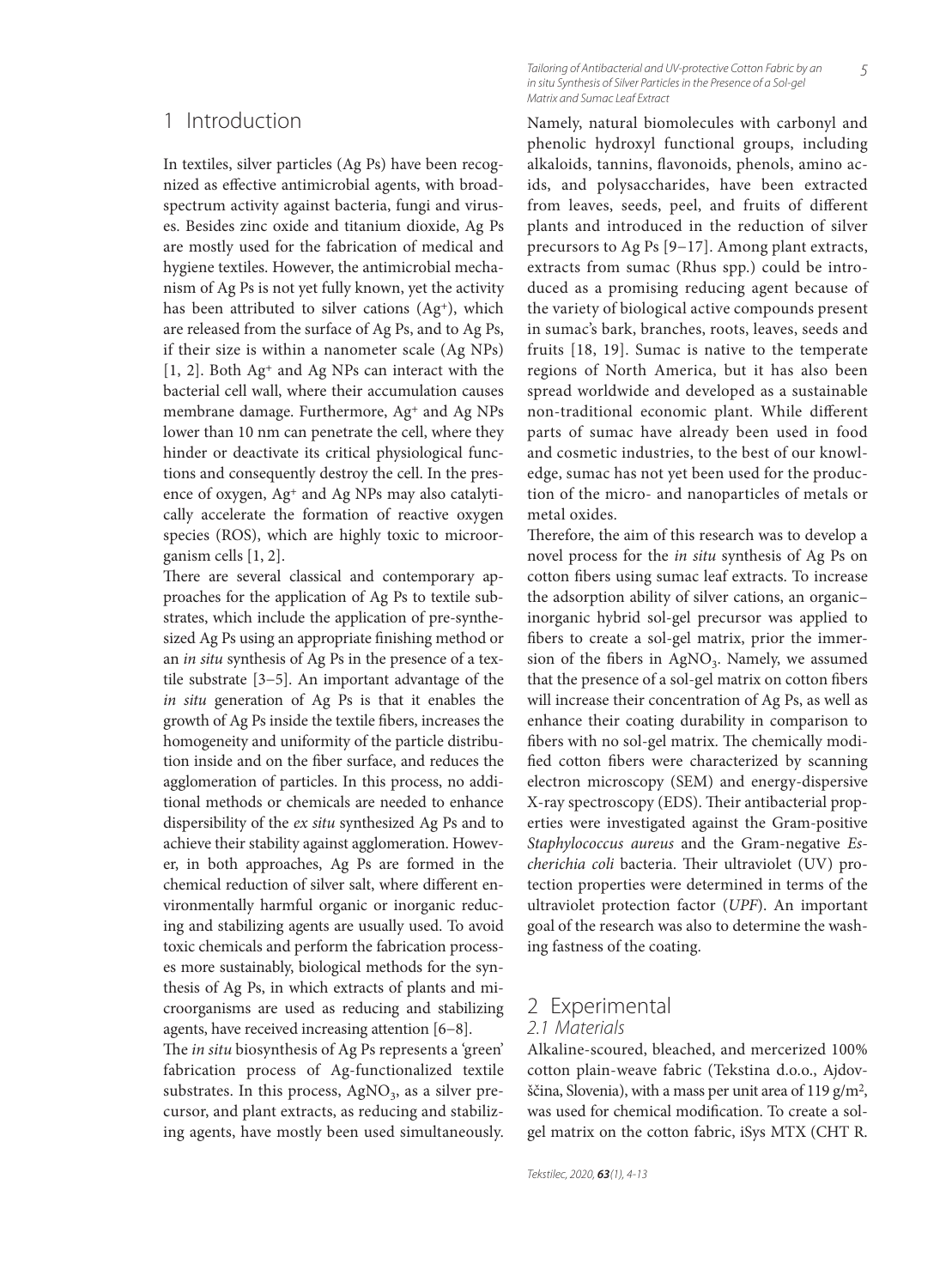6

Beitlich GmbH, Tübingen, Germany), a reactive organic–inorganic sol, which is miscible with water at every ratio, was used in combination with Kollasol CDO, an anti-foaming agent (CHT R. Beitlich GmbH, Tübingen, Germany). Silver nitrate  $(AgNO<sub>3</sub>; 99.98\%, Sigma Aldrich)$  was used as a silver precursor. Fresh leaves of sumac were supplied by the public holding company, JP VOKA SNAGA d.o.o. All solutions were prepared in double-distilled water.

## 2.2 Preparation of the sumac leaf extract solution

First, 20 g of dried sumac leaves were crushed and poured with 1000 ml of water. The mixture was heated to 98 °C and let to boil for 20 min at a gentle boiling. Afterwards, the extract was filtered and cooled at room temperature.

### 2.3 Chemical modification of the cotton fabric

The modification of the cotton fabric samples was performed in a two-step procedure (Figure 1). Firstly, 15 g/l iSys MTX in the combination with 1 g/l Kollasol CDO were prepared in double-distilled water and applied to the cotton samples by a pad-dry-cure method, including full immersion at room temperature, a wet-pick-up of 80%, drying at 100  $^{\circ}$ C and curing for 3 min at 150  $^{\circ}$ C. The concentrations of the agents and the application conditions were those recommended by the producer. After the treatment, the samples were left for seven days under standard atmospheric conditions (65%  $\pm$  2% relative humidity and 20 °C  $\pm$  1 °C) to allow for a complete sol-gel matrix formation. In the second step, the samples without and the samples with the sol-gel matrix were immersed in a  $1.0 \times 10^{-3}$  M AgNO<sub>3</sub> solution, at a liquor ratio of 1:25, and treated for 10 min at 60 °C under constant stirring in a Girowash machine (James Heal, GB). Then, the sumac leaf extract solution was added, until the liquor ratio was 1:50, and the samples were treated in the solution for 60 min under the same conditions. For comparison, the fabric samples were treated with the sumac leaf extract solution, without the previous application of  $AgNO<sub>3</sub>$ . After the treatment, the samples were rinsed in cold distilled water, squeezed and dried at room temperature. The procedures of the chemical modifications of the fabric samples and the corresponding sample codes are summarized in Table 1.

Tailoring of Antibacterial and UV-protective Cotton Fabric by an in situ Synthesis of Silver Particles in the Presence of a Sol-gel Matrix and Sumac Leaf Extract



*Figure 1: Schematic presentation of the procedure of cotton fabric chemical modification (Ag represents Ag P)* 

| Table 1: Sample codes according to the chemical mod- |  |  |
|------------------------------------------------------|--|--|
| <i>ification of the cotton fabric</i>                |  |  |

| Sample    | Description of chemical                      |  |  |  |
|-----------|----------------------------------------------|--|--|--|
| code      | modification                                 |  |  |  |
| CO        | No modification                              |  |  |  |
| $CO-M$    | Application of iSys MTX in                   |  |  |  |
|           | combination with Kollasol CDO                |  |  |  |
| CO/S      | Treatment of CO sample in sumac              |  |  |  |
|           | leaves extract solution without prior        |  |  |  |
|           | application of AgNO <sub>3</sub>             |  |  |  |
| $CO-M/S$  | Treatment of CO-M sample in                  |  |  |  |
|           | sumac leaves extract solution                |  |  |  |
|           | without prior application of $AgNO3$         |  |  |  |
| $CO/Ag-S$ | Application of $AgNO3$ to the CO             |  |  |  |
|           | sample followed by the sample                |  |  |  |
|           | treatment in sumac leaves extract            |  |  |  |
|           | solution                                     |  |  |  |
| $CO-M/$   | Application of AgNO <sub>3</sub> to the CO-M |  |  |  |
| $Ag-S$    | sample followed by the sample                |  |  |  |
|           | treatment in sumac leaves extract            |  |  |  |
|           | solution                                     |  |  |  |

### 2.4 Analyses and measurements

#### 2.4.1 Scanning electron microscopy (SEM) and energy-dispersive X-ray spectroscopy (EDS)

Untreated and chemically modified cotton fabric samples were analyzed using a field emission scanning electron microscope, FEG-SEM Thermo Scientific Quattro S (ThermoFischer Scientific, USA). The sample analysis was performed using an Oxford Instruments Ultim Max 65 Energy-dispersive Detector (EDS) and AZtec software. The samples were coated with a thin layer of carbon before observation to provide conductivity and hence the quality of the images.

#### 2.4.2 Antibacterial activity

The bacterial reduction on the functionalized samples was evaluated against the Gram-positive *Staphylococcus aureus* (ATCC 6538) and the Gram-negative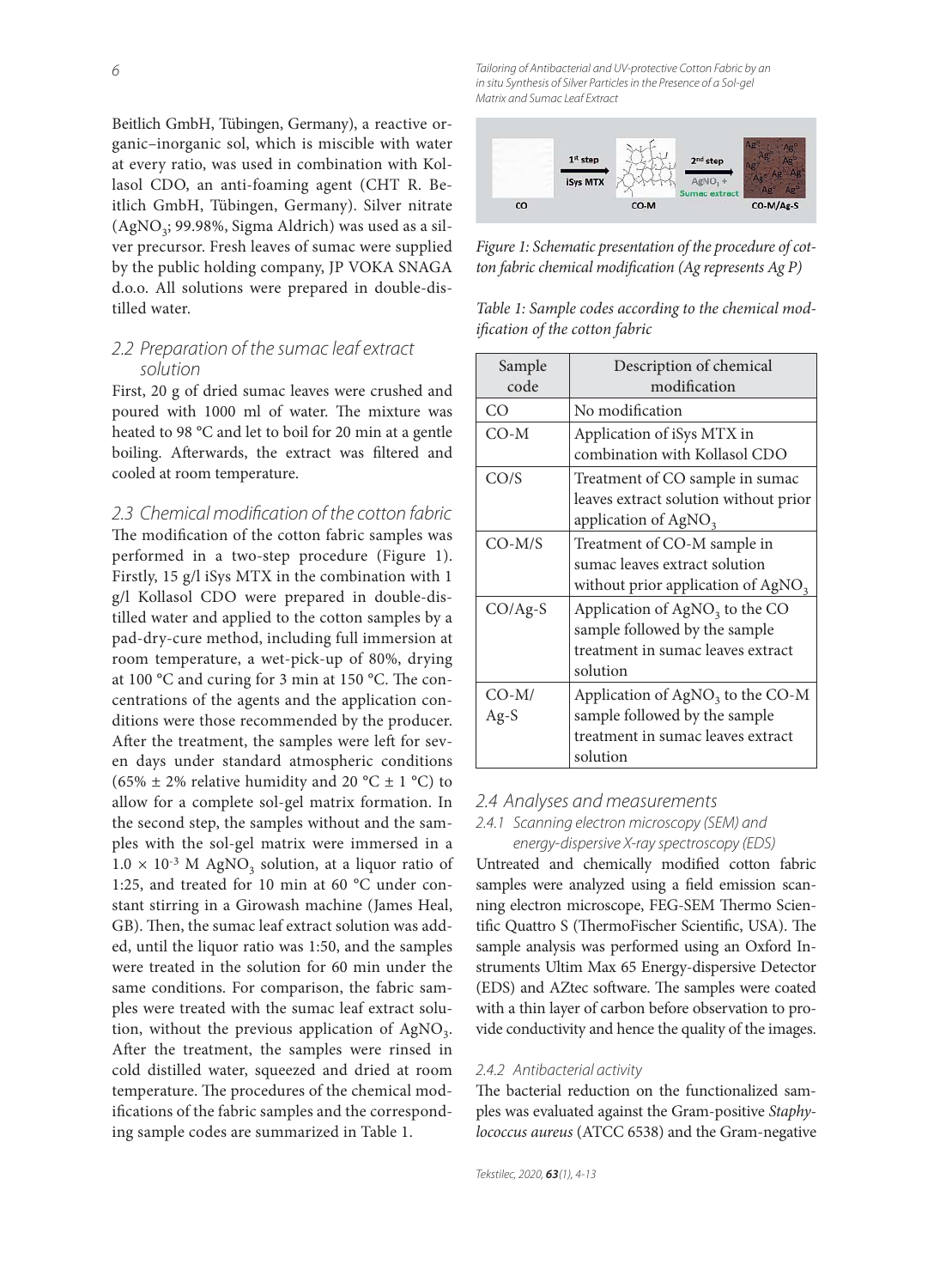$$
R = \frac{(B - A)}{B} \times 100\,(\%)
$$
 (1),

where *R* is the bacterial reduction, *A* is the number of bacteria colony forming units per ml (CFU/ml) in a flask containing a chemically modified sample, after 1 hour of contact time, and *B* is the number of bacteria colony forming units per ml (CFU/ml) in a flask containing an unmodified reference sample, after 1 hour of contact time. Two parallel assessments with eight CFU counts were carried out for each functionalized sample and the *R* value was reported as the mean value and the standard error.

#### 2.4.3 UV protection properties

The UV protection properties of untreated and chemically modified cotton fabric samples, before and after repetitive washings, were determined according to the AATCC TM 183 standard. The measurements were performed using a Varian CARY 1E UV/Vis spectrophotometer (Varian, Australia), containing a DRA-CA-301 integration sphere and Solar Screen software. The transmission of the ultraviolet radiation through the samples were measured within the 280–400 nm spectral region, and the average transmittance (*T*) at the wavelengths between 315 nm and 400 nm (UV-A), 280 nm and 315 nm (UV-B) and 280 nm and 400 nm (UV-R) were determined from the measurements. The ultraviolet protection factor (*UPF*) was calculated as follows [21]:

$$
UPF = \frac{\sum_{\lambda=280}^{400} E_{\lambda} \times S_{\lambda} \times \Delta_{\lambda}}{\sum_{\lambda=290}^{400} E_{\lambda} \times S_{\lambda} \times T_{\lambda} \times \Delta_{\lambda}}
$$
(2),

where  $E_{\lambda}$  is the relative erythemal spectral effectiveness,  $S_\lambda$  is the solar spectral irradiance,  $T_\lambda$  is the spectral transmittance of the specimen, and  $\Delta\lambda$  is the measured wavelength interval in nm. The higher the *UPF*, the higher the protection. The *UPF* rating and UVR protection categories were determined from the calculated *UPF* values, according to the Australian/New Zealand Standard: Sun protective clothing - Evaluation and classification [22]. Additionally, the transmission of the samples was measured within the 280–800 nm spectral region with the use of the UV/Vis spectrophotometer Lambda 800 (Perkin Elmer, UK) equipped by the integrating sphere PELA-1000.

7

#### 2.4.4 Washing fastness

The fabric samples were washed once  $(1 \text{ W})$  and  $5$ times (5 W) in a Girowash machine (James Heal, GB), according to the ISO 105-C06 standard method. The washing cycles were performed in a SDC standard detergent solution, at a concentration of 4 g/l, at 40  $^{\circ}$ C for 45 min. After washing, the samples were rinsed in distilled water at 40 °C for 1 min, subsequently rinsed in tap water, and then dried in air at room temperature.

#### 2.4.5 Colour measurements

The CIELAB color coordinates of the untreated and chemically modified cotton samples, before and after repetitive washings and illumination, were determined using a Datacolor Spectraflash 600 PLUS-CT spectrophotometer. The measurements were performed with a 30-mm aperture under  $D_{65}$  illumination and an observation angle of 10°. The average of ten measurements was provided for each sample, and the color difference,  $ΔE^*$ , was calculated using the following equation [23]:

$$
\Delta E_{ab}^* = \sqrt{(\Delta L^*)^2 + (\Delta a^*)^2 + (\Delta b^*)^2}
$$
 (3),

where  $\Delta L^*$ ,  $\Delta a^*$  and  $\Delta b^*$  are differences between the color coordinates of the two samples.

# 3 Results and discussion

#### 3.1 Sample characterization

The SEM/BSE images, shown in Figure 2, revealed numerous bright spots on the surface of the CO/ Ag-S and CO-M/Ag-S samples, confirming that the presence of phenols, such as gallic acid, myricetin and quercetin derivatives, myricetin 3-rhamnoside, quercetin 3-glucoside as well as penta to decagalloyl-glucosides in the sumac leaf extract [18, 19, 24], successfully converted  $Ag<sup>+</sup>$  to  $Ag<sup>o</sup>$  in the reduction reaction. The results also show that the application of a sol-gel matrix (CO-M sample) did not signifi cantly change the fiber surface morphology, but it importantly influenced the adsorption ability of Ag<sup>+</sup>. A comparison of CO/Ag-S and CO-M/Ag-S clearly showed that the amount of Ag was significantly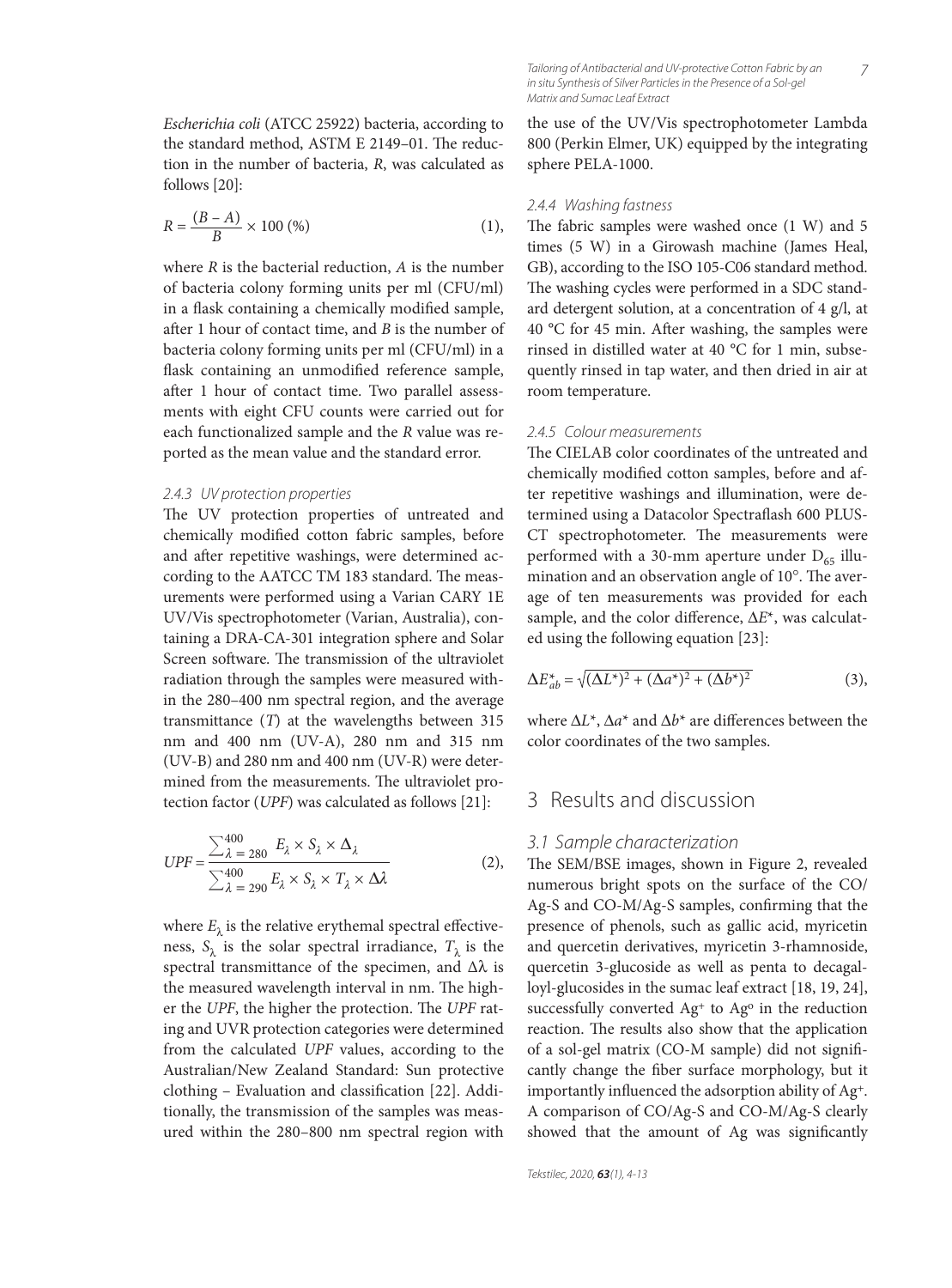Tailoring of Antibacterial and UV-protective Cotton Fabric by an in situ Synthesis of Silver Particles in the Presence of a Sol-gel Matrix and Sumac Leaf Extract



*Figure 2: SEM/CBS images of CO, CO-M, CO/Ag-S and CO-M/Ag-S samples*



*Figure 3: EDS spectrum acquired from Ag particles (a) and element mapping images of C (b), Ag (c) and O (d) on the CO-M/Ag-S sample*

Tekstilec, 2020, *63*(1), 4-13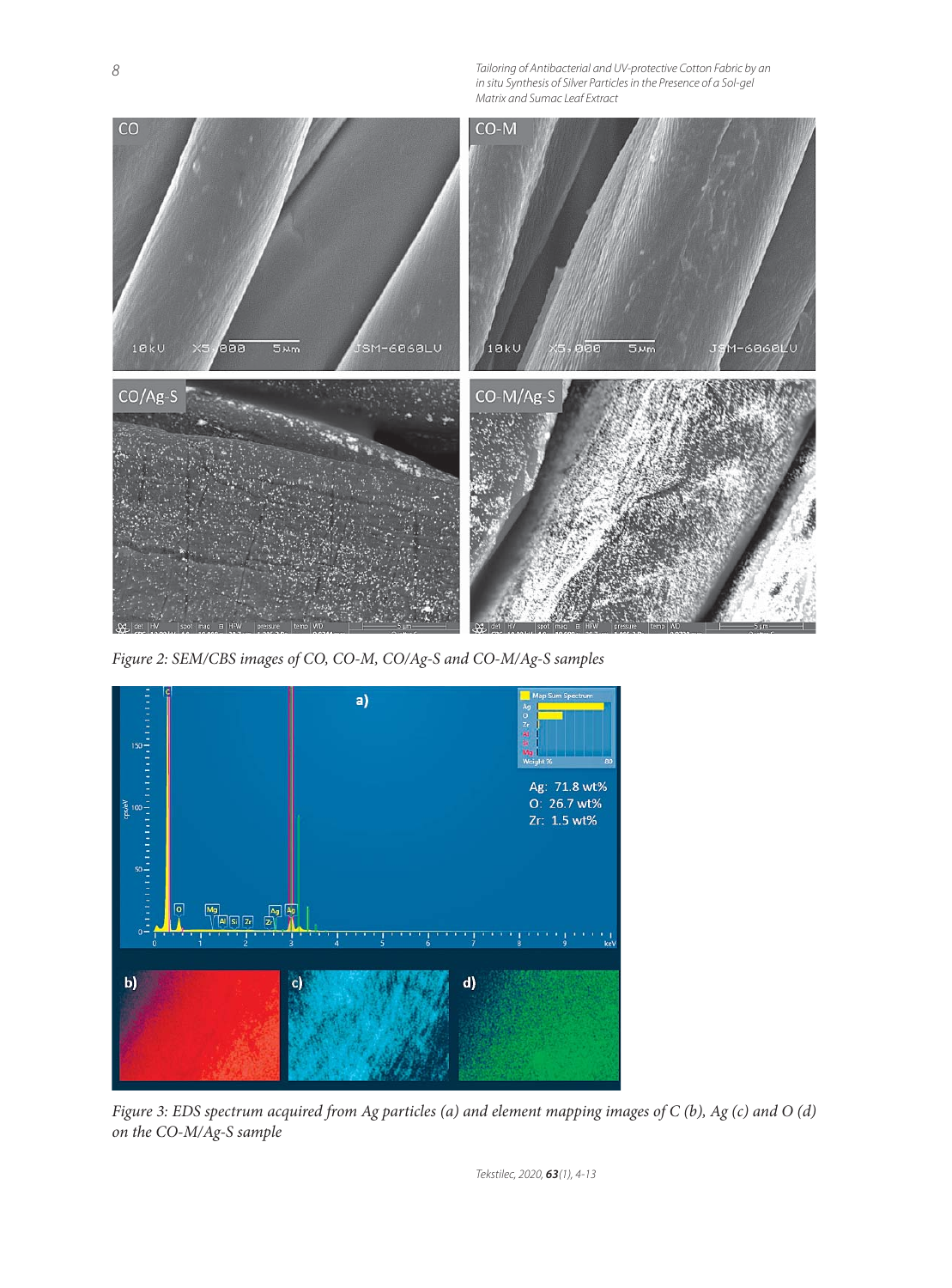higher on the CO-M/Ag-S sample with the incorporated sol-gel matrix than on the CO/Ag-S sample without the sol-gel matrix.

The presence and distribution of the Ag element on the surface of the CO-M/Ag-S sample was confirmed by the EDS spectrum and element mapping images of C, Ag and O (Figure 3). The EDS spectrum showed a strong characteristic peak, corresponding to Ag at 2.984 keV. Furthermore, the element mapping images suggested that Ag was rather homogeneously distributed on the fiber surface, along with the intrinsic elements, C and O.

# 3.2 Functional properties of the chemically modified samples

The photo images of the untreated and chemically modified cotton fabric samples, shown in Figure 4, revealed that the application of the sol-gel matrix did not cause a visible color change in the cotton fibers, which generally remained white. In contrast, the treatment of cellulose fibers with sumac leaf extract colored the CO/S and CO-M/S samples in yellow (an increase in the positive value of the coordinate  $b^*$ ), which was slightly more yellow, if the sol-gel matrix

| CO              | CO-M            |
|-----------------|-----------------|
| $L^* = 94.46$ , | $L^* = 95.38$   |
| $a^* = -0.16$ , | $a^* = -0.32$ , |
| $b* = 1.72$     | $b* = 2.76$     |
| CO/S            | CO-M/S          |
| $L^* = 85.91$   | $L^* = 83.09$ , |
| $a^* = -0.38$ , | $a^* = -0.20$ , |
| $b^* = 14.02$   | $b* = 16.27$    |
| CO/Ag-S         | CO-M/Ag-S       |
| $L^* = 51.23$   | $L^* = 41.48$ , |
| $a^* = 2.54$ ,  | $a^* = 1.87$ ,  |
| $b^* = 13.59$   | $b^* = 10.98$   |

*Figure 4: Photo images of the CO, CO-M, CO/S, CO-M/S, CO/Ag-S and CO-M/Ag-S samples*

Tailoring of Antibacterial and UV-protective Cotton Fabric by an in situ Synthesis of Silver Particles in the Presence of a Sol-gel Matrix and Sumac Leaf Extract

was present (CO-M/S sample). The *in situ* synthesis of Ag Ps in the presence of the sumac leaf extract converted the yellow color of the cotton fibers into a brown color, caused by a decrease in the values of the *L*\* and *b*\* coordinates, as well as a change of the *a*\* coordinate sign from negative to positive. The color change was more intense for the CO-M/Ag-S sample than for CO/Ag-S sample. These results clearly indicated that the presence of the sol-gel matrix increased the adsorption ability of the cotton fibers, for both the sumac leaf extract and  $AgNO<sub>3</sub>$ , and that the reduction of Ag+ to Ag° was accompanied by an intense color change. The latter was in accordance with the reports in the literature, in which the color change of the solution or of the textile substrates was chosen as the criteria for the formation of Ag Ps [25].

The antibacterial properties, presented in Figure 5, showed that not only Ag Ps (the CO-M/Ag-S sample), but also the sumac leaf extract (the CO-M/S sample) exhibited antibacterial activity. While the concentration of Ag on the cotton fibers was high enough to cause a 99–100% reduction of both *E. coli* and *S. aureus* bacteria, the phenolic compounds present in the water extract of the sumac leaves caused an excellent 99% growth reduction of *S. aureus*. On the other hand, the sumac leaf extract did not inhibit the growth of *E. coli*, but in contrast, it even promoted the bacterial growth which resulted in negative values of *R*. These findings were reasonable, since the substances in the sumac water and alcohol extracts are, in general, recognized as strong antibacterial agents against Gram-positive bacteria. The results also showed that the antibacterial activity of the CO-M/Ag-S sample was highly wash resistant, since a 100% bacterial reduction was obtained after five washings. This phenomenon was not observed



*Figure 5: Reduction, R, of E. coli and S. aureus bacteria for the CO-M/S and CO-M/Ag-S samples, before (0 W) and after one (1 W) and five (5 W) consecutive washings*

Tekstilec, 2020, *63*(1), 4-13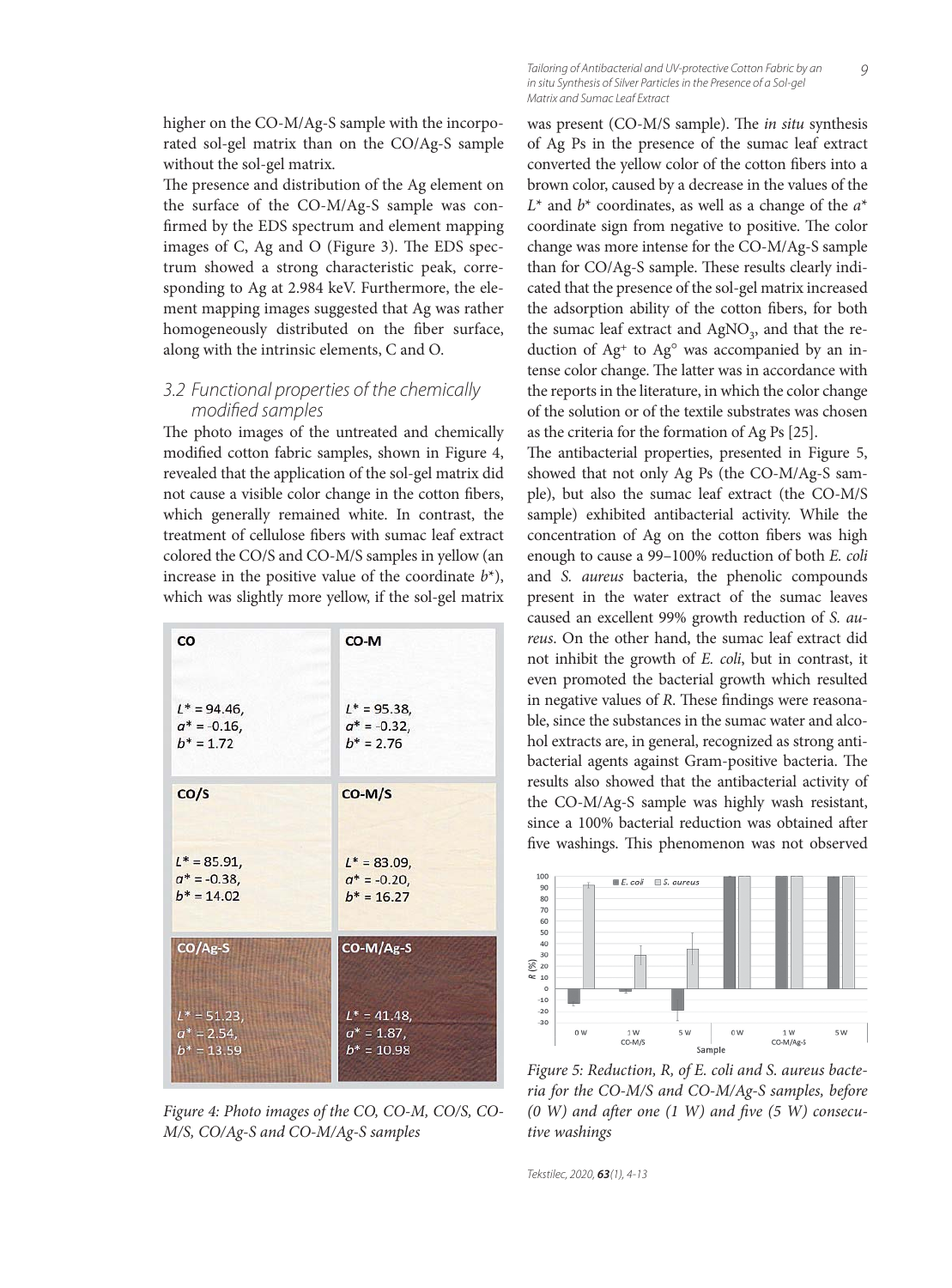for the CO-M/S sample, where the antibacterial substances were partially desorbed from the cotton fibers during the washing of the sample. A desorption of the sumac extract during repetitive washing resulted in a lightening of the color, which is expressed by the values of  $\Delta E_{ab}^*$  in Figure 6. The lowest color change was determined for the CO-M/Ag-S sample, suggesting the durability of the chemical modification.



*Figure 6: Color difference,*  $\Delta E_{ab}^*$  *of the CO/S, CO-M/S, CO/Ag-S and CO-M/Ag-S samples, unwashed and washed once (1W) and five (5 W) times* 

The results in Figure 7 revealed that the presence of the sumac leaf extract (CO/S and CO-M/S samples) significantly decreased the transmission in the 280–400 nm spectral region in comparison to the CO and CO-M samples. This was attributed to the UV absorbing action of the aromatic phenolic compounds included in the sumac leaf extract. In the visible light spectrum (400–800 nm), the transmission of CO/S and CO-M/S samples gradually

Tailoring of Antibacterial and UV-protective Cotton Fabric by an in situ Synthesis of Silver Particles in the Presence of a Sol-gel Matrix and Sumac Leaf Extract

increased with increasing wavelength and almost reached the values of 37–40 % in the 700–800 nm spectral region, which were characteristic for the CO and CO-M samples, respectively, in the whole visible spectrum. These results confirmed that lower wavelengths of visible light were absorbed by the yellow pigments of the sumac leaf extract. In contrast, the transmission of the CO/Ag-S and CO-M/ Ag-S samples was very low in both UV and visible spectral region and it did not exceed 6 % even at 800 nm. This phenomenon implies that the brown colored Ag Ps successfully prevented the transmission in the whole measured spectral region.

The calculated *UPF* values summarized in Table 2 are in accordance with the results presented in Figure 7. Accordingly, the presence of the sumac leaf extract drastically increased the *UPF*, from 3.9 to 44.44, and this value was increased if the sol-gel matrix (the CO-M/S sample) and Ag Ps (the CO/Ag-S and CO-M/Ag-S samples) were present on the cotton fibers. These results clearly indicate the excellent UV-protection properties of the sumac leaf extract. While the *UPF* of the CO/S, CO-M/S, CO/ Ag-S samples gradually decreased after subsequent washings (Figure 8) due to the sumac leaf extract desorption, the *UPF* of CO-M/Ag-S sample remained unchanged even after 5 washings, with a value of 66.5. This suggests that the interactions between the substances of the sumac leaf extract and Ag Ps, embedded in the sol-gel matrix, were strong



*Figure 7: Transmission, T, versus wavelength,* λ*, for the CO, CO-M, CO/Ag-S and CO-M/Ag-S samples*

Tekstilec, 2020, *63*(1), 4-13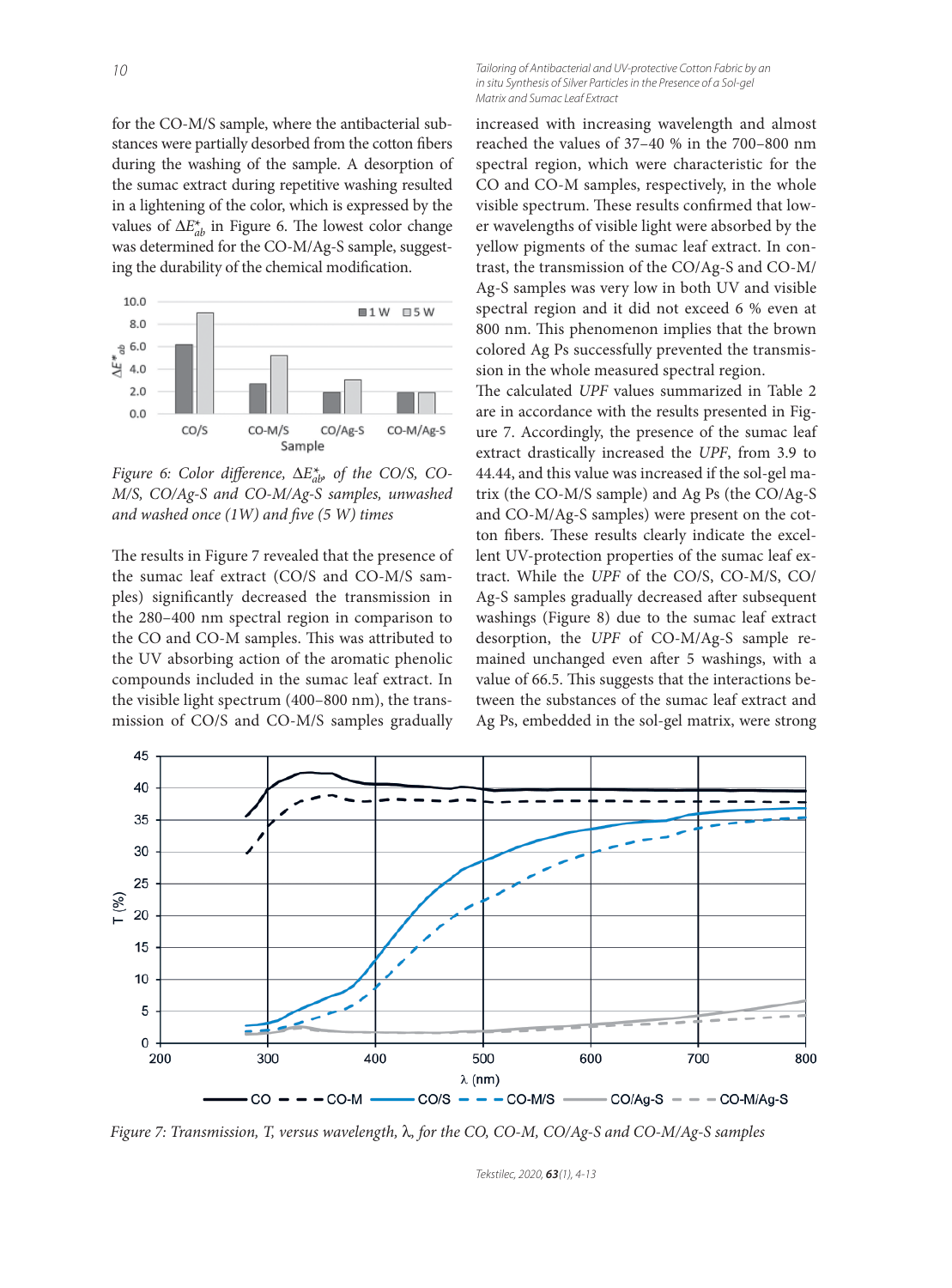| Sample<br>code | Mean<br><b>UPF</b> | T(UVA)<br>(%) | T(UVB)<br>(% ) | T(UVR)<br>(% ) | <b>UVA</b><br>blocking<br>(%) | <b>UVB</b><br>blocking<br>(% ) | <b>UPF</b><br>Rating | <b>UVR</b><br>protection<br>categorya) |
|----------------|--------------------|---------------|----------------|----------------|-------------------------------|--------------------------------|----------------------|----------------------------------------|
| CO             | 3.90               | 29.06         | 24.78          | 27.75          | 70.62                         | 75.12                          | $\overline{4}$       | N                                      |
| $CO-M$         | 4.63               | 26.61         | 20.14          | 24.40          | 73.39                         | 79.65                          | 5                    | N                                      |
| CO/S           | 44.44              | 5.10          | 1.79           | 4.12           | 94.89                         | 98.18                          | 40                   | E                                      |
| $CO-M/S$       | 50.91              | 4.24          | 1.66           | 3.63           | 95.82                         | 98.35                          | 50                   | E                                      |
| $CO/Ag-S$      | 66.1               | 2.06          | 1.35           | 1.73           | 97.96                         | 98.69                          | 70                   | E                                      |
| $CO-M/Ag-S$    | 66.46              | 1.63          | 1.30           | 1.48           | 98.42                         | 98.76                          | 70                   | E                                      |

*Table 2: Mean ultraviolet protection factor, UPF, UPF rating and UVR protection categories for the untreated and diff erently coated samples*

a) N – non-rateable; E – excellent

enough to provide a durable coating. However, to be able to discuss this phenomenon in more detail, some additional investigations of the chemical compositions of the coating should be carried out.



*Figure 8: Ultraviolet protection factor, UPF, of the CO, CO-M, CO/S, CO-M/S, CO/Ag-S and CO-M/* Ag-S samples before (0 W) and after one (1W) and *fi ve (5 W) repetitive washings*

# 4 Conclusion

In this research, we successfully created a highly durable antimicrobial and UV-protective coating on cellulose fibers by an in situ synthesis of Ag Ps in the presence of an extract of sumac leaves, which was used as a reducing agent. The results showed that:

- the sumac leaf extract colored the cellulose fibers in yellow, and the conversion of Ag cations to Ag Ps in the presence of the sumac leaf extract caused the fiber to be colored in brown;
- $-$  the concentration of Ag on the cotton fibers was high enough to cause a 99–100% reduction of both *E. coli* and *S. aureus* bacteria;
- the sumac leaf extract exhibited excellent antibacterial activity against *S. aureus* but did not inhibit the growth of *E. coli*;
- the sumac leaf extract provided high UV-protection, with a *UPF* value equal to 44.44, which was increased to 66.7, if Ag Ps were present on the cellulose fibers;
- the presence of the sol-gel matrix increased the adhesion ability of the cellulose fibers for the sumac leaf extract and Ag cations, resulting in an increased antibacterial activity and UV-protection properties of the chemically modified fibers, as well as their washing fastness.

## *Acknowledgements*

This research was carried out in the framework of the *courses Advanced Finishing Processes and Chemical Functionalization of Textiles in the Master Study Pro*gramme, Textile and Clothing Planning. The research *was cofounded by the EU project UIA02-228 AP-PLAUSE (Alien Plant Species from harmful to useful with citizens' led activities) and the Slovenian Research Agency (Program P2-0213, Infrastructural*  Centre RIC UL-NTF). The authors would like to *thank Assoc Prof Dr. Raša Urbas for her help at the UV-Vis measurements*.

# References

- 1. BEER, Christiane, FOLDBJERG, Rasmus, HAY-ASHI, Yuya, SUTHERLAND, Duncan S., AU-TRUP, Herman. Toxicity of silver nanoparticles – nanoparticle or silver ion? *Toxicology Letters*, 2012, **208**(3), 286–292, doi: 10.1016/j.toxlet.2011. 11.002.
- 2. LIAO, Chengzhu, LI, Yuchao, TJONG, Sie Chin. Bactericidal and cytotoxic properties of silver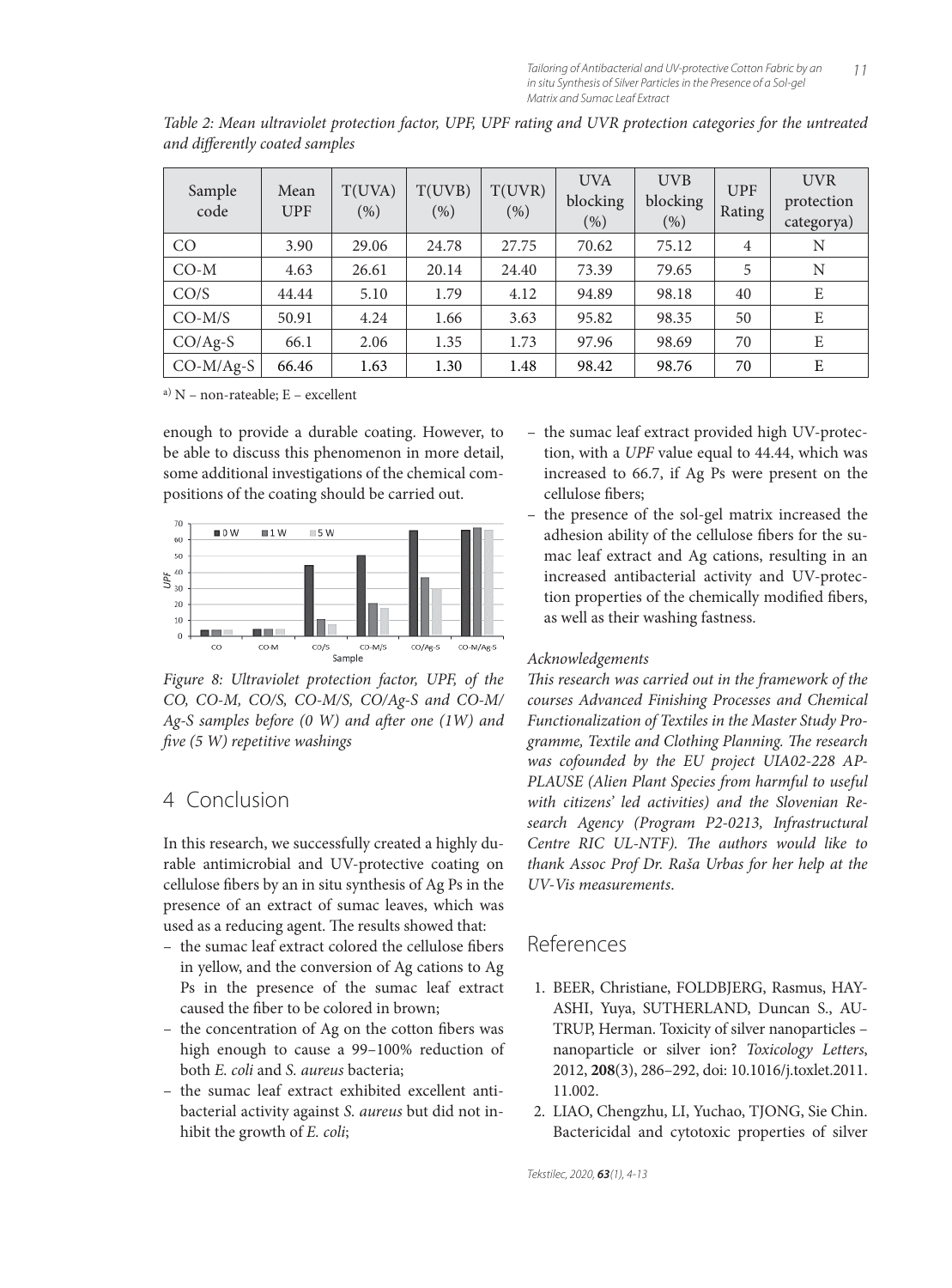Tailoring of Antibacterial and UV-protective Cotton Fabric by an in situ Synthesis of Silver Particles in the Presence of a Sol-gel Matrix and Sumac Leaf Extract

nanoparticles. *International Journal of Molecular Sciences*, 2019, **20**(2), 1–47, doi: 10.3390/ ijms20020449.

- 3. ELSHAARAWY, Reda F. M., SEIF, Gelan A., EL-NAGGAR, Mehrez E., MOSTAFA, Tahia B., EL-SAWI, Emtithal A. *In-situ* and *ex-situ* synthesis of poly-(imidazolium vanillyl)-grafted chitosan/ silver nanobiocomposites for safe antibacterial finishing of cotton fabrics. *European Polymer Journal*, 2019, **116**, 210–221, doi: 10.1016/j. eurpolymj.2019.04.013.
- 4. CALHAN, Ebru, MAHLTIG, Boris. Microwaveassisted process for silver/silica sol application onto cotton fabrics. *Journal of Sol-Gel Science and Technology*, 2019, **92**(3), 607–617, doi: 10. 1007/s10971-019-05149-2.
- 5. MAHLTIG, Boris, FIEDLER, D., SIMON, P. Silver-containing sol-gel coatings on textiles: antimicrobial effect as a function of curing treatment. *Journal of the Textile Institute*, 2011, **102**(9), 739–745, doi: 10.1080/00405000.2010. 515730.
- 6. RAJAN, Ramachandran, CHANDRAN, Krishnaraj, HARPER, Stacey L., YUN, Soon-Il, KA-LAICHELVAN, P. Thangavel. Plant extract synthesized silver nanoparticles: an ongoing source of novel biocompatible materials. *Industrial Crops and Products*, 2015, **70**, 356–373, doi: 10.1016/j.indcrop.2015.03.015.
- 7. ANSHU, Singh, SUJATA, Shekhar, SHRIVAS-TAVA, J. N. Biosynthesis of silver nanoparticles from various microbial and green resources: a review. *Research Journal of Biotechnology*, 2019, **14**(8), 120–130.
- 8. SHAHEEN, Th. I., ABD EL ATY, Abeer A. *Insitu* green myco-synthesis of silver nanoparticles onto cotton fabrics for broad spectrum antimicrobial activity. *International Journal of Biological Macromolecules*, 2018, **118**(Part B), 2121–2130, doi: 10.1016/j.ijbiomac.2018.07.062.
- 9. VANTI, Gulamnabi L., NARGUND, Vijendra B., BASAVESHA, K. N., VANARCHI, Rajinikanth, KURJOGI, Mahantesh, MULLA, Sikandar I., TU-BAKI, Suresh, PATIL, Rajashekar R. Synthesis of *Gossypium hirsutum*-derived silver nanoparticles and their antibacterial efficacy against plant pathogens. *Applied Organometallic Chemistry*, 2019, **33**(1), 1–9, doi: 10.1002/aoc.4630.
- 10. RAO, Amara Venkateswara, ASHOK, Basa, MAHESH, Mallavarapu Uma, SUBBAREDDY,

Gopireddy Venkata, SEKHAR, Vatti Chandra, RAMANAMURTHY, Gollapudi Venkata, RA-JULU, Anumakonda Varada. Antibacterial cotton fabrics with *in situ* generated silver and copper bimetallic nanoparticles using red sanders powder extract as reducing agent. *International Journal of Polymer Analysis and Characterization*, 2019, **24**(4), 346–354, doi: 10.1080/1023666X. 2019.1598631.

- 11. KARAMIAN, Roya, KAMALNEJAD, Jamalaldin. Green synthesis of silver nanoparticles using *Cuminum cyminum* leaf extract and evaluation of their biological activities. *Journal of Nanostructures*, 2019, **9**(1), 74–85, doi: 10.22052/ JNS.2019.01.008.
- 12. UL-ISLAM, Shahid, BUTOLA, B. S., VERMA, Deepali. Facile synthesis of chitosan-silver nanoparticles onto linen for antibacterial activity and free-radical scavenging textiles. *International Journal of Biological Macromolecules*, 2019, **133**, 1134–1141, doi: 10.1016/j.ijbiomac.2019.04.186.
- 13. UL-ISLAM, Shahid, BUTOLA, B. S., GUPTA, Abhishek, ROY, Anasuya. Multifunctional finishing of cellulosic fabric via facile, rapid *in-situ* green synthesis of AgNPs using pomegranate peel extract biomolecules. *Sustainable Chemistry and Pharmacy*, 2019, **12**, 1–8, doi: 10.1016/j. scp.2019.100135.
- 14. ABOUTORABI, S. Najmeh, NASIRIBOROU-MAND, Majid, MOHAMMADI, Pourya, SHEIBANI, Hassan, BARANI, Hossein. Biosynthesis of silver nanoparticles using Safflower flower: structural characterization, and its antibacterial activity on applied wool fabric. *Journal of Inorganic and Organometallic Polymers and Materials*, 2018, **28**(6), 2525–2532, doi: 10.1007/ s10904-018-0925-5.
- 15. SHAHRIARY, Marjan, VEISI, Hojat, HEKMA-TI, Malak, HEMMATI, Saba. In situ green synthesis of Ag nanoparticles on herbal tea extract (*Stachys lavandulifolia*)-modified magnetic iron oxide nanoparticles as antibacterial agent and their 4-nitrophenol catalytic reduction activity. *Materials Science & Engineering: C* – *Materials for Biological Applications*, 2018, **90**, 57–66, doi: 10.1016/j.msec.2018.04.044.
- 16. SARAVANAKUMAR, Arthanari, PENG, Mei Mei, GANESH, Mani, JAYAPRAKASH, Jayabalan, MOHANKUMAR, Murugan, JANG, Hyun Tae. Low-cost and eco-friendly green synthesis